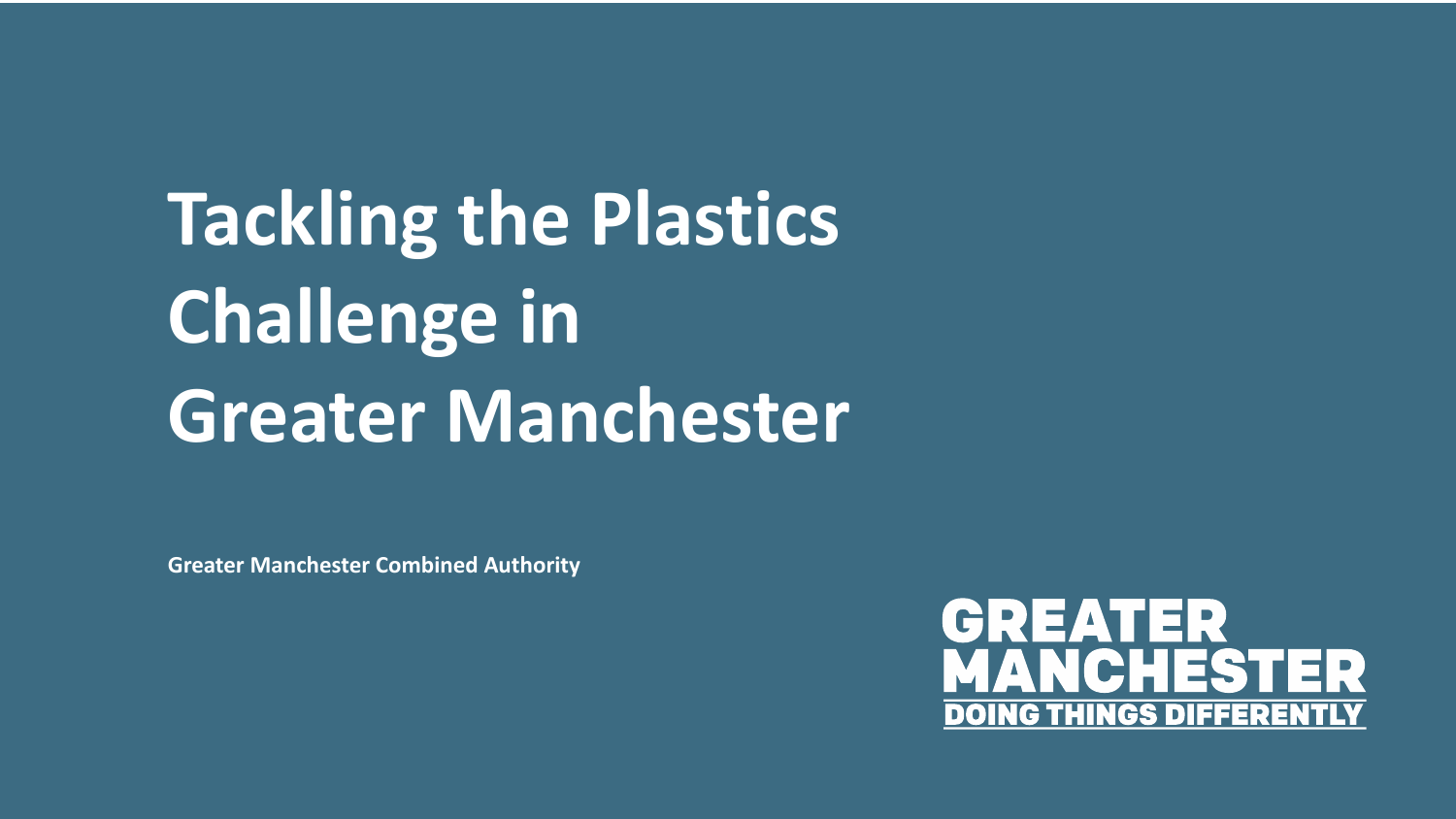We are Greater Manchester: the 10 councils, the Mayor, the NHS, transport, police service, fire service, business, and the community and voluntary sector.

**All working together.** 

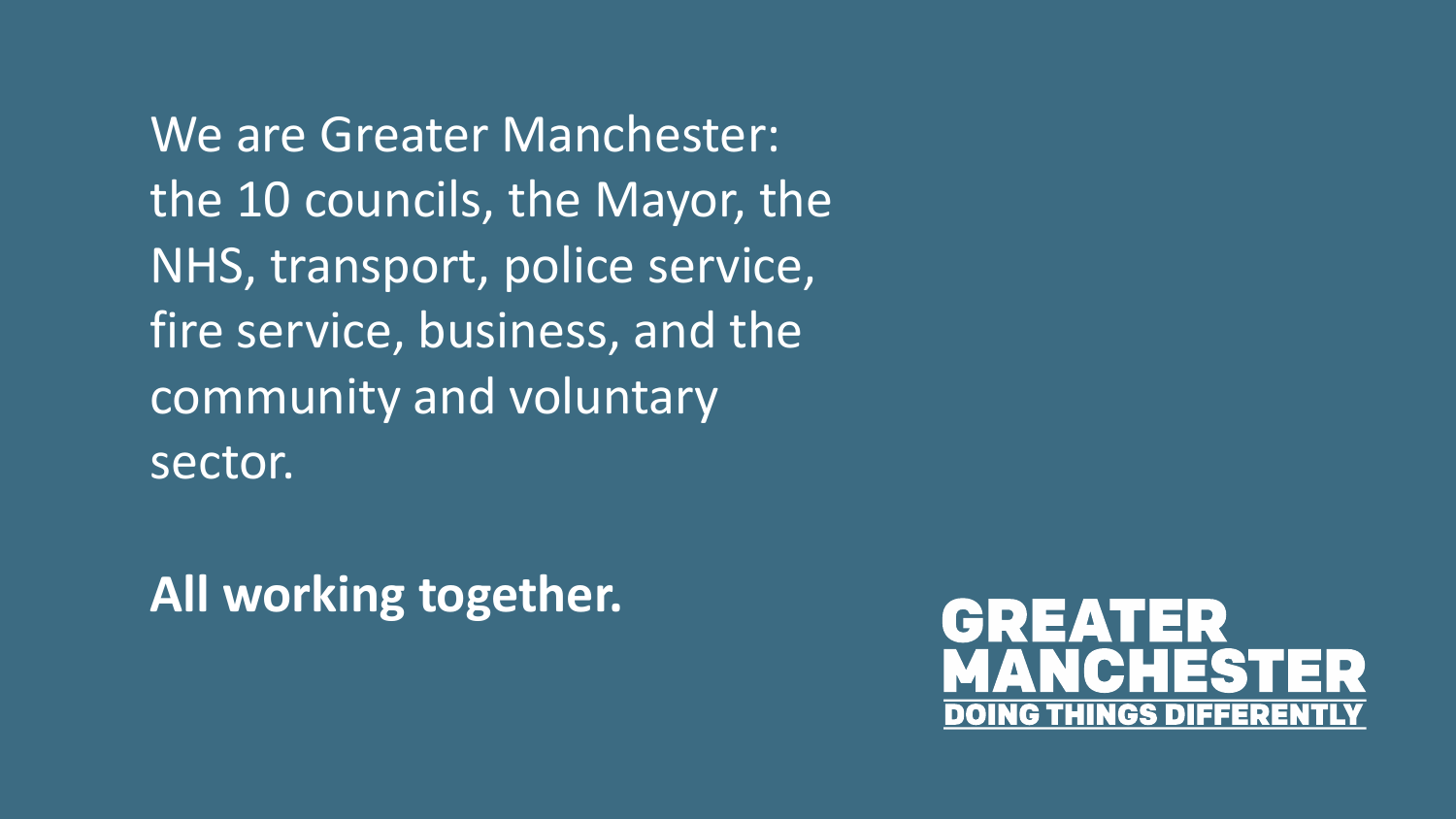### **GM Priorities – 5yr Environment Plan**

Reduce CO2 emissions from energy we generate

Improve air quality – transport and travel

Look at how we heat adaptation and food waste our homes, workplaces and public buildings

Protect and maintain our Natural Environment

> Be prepared for climate change – resilience and adaptation

Production and consumption of resources

Path to circularity, increased recycling and reduction in waste. Particular issues with **plastic**



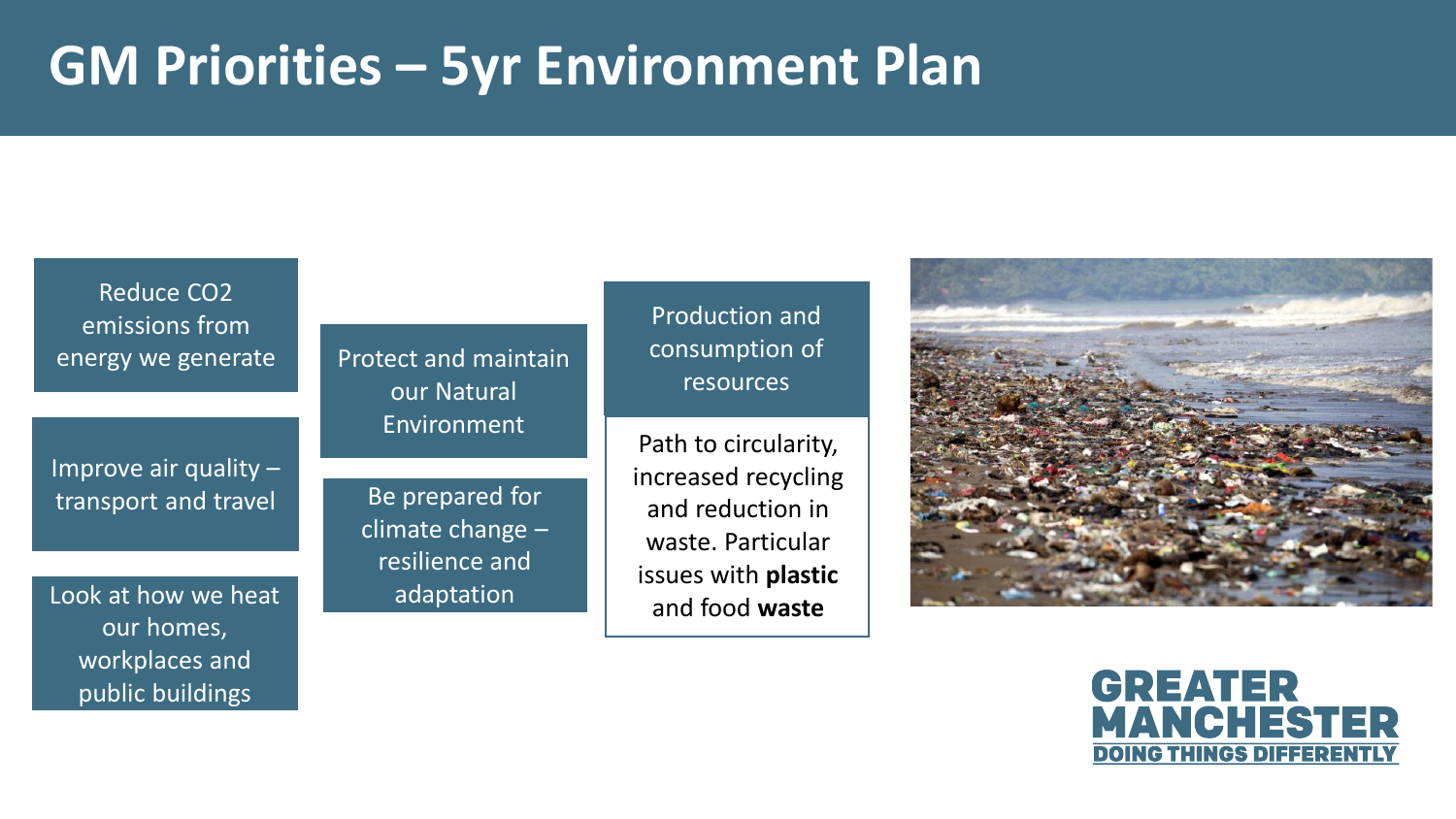# **UK Policy on plastics**

- Pledge to meet or exceed EU regulations
- 5p charge on plastic bags introduced which has now increased to 10p
- Revised Extended Producer Responsibility scheme
- 2022 Plastic packaging tax
- 2025 All plastic to be recyclable, reusable or compostable
- $2030 75%$  recycling rate for packaging
- 2024/5 Introduction of Deposit Return Scheme & consistent collections
- UK Plastic Pact



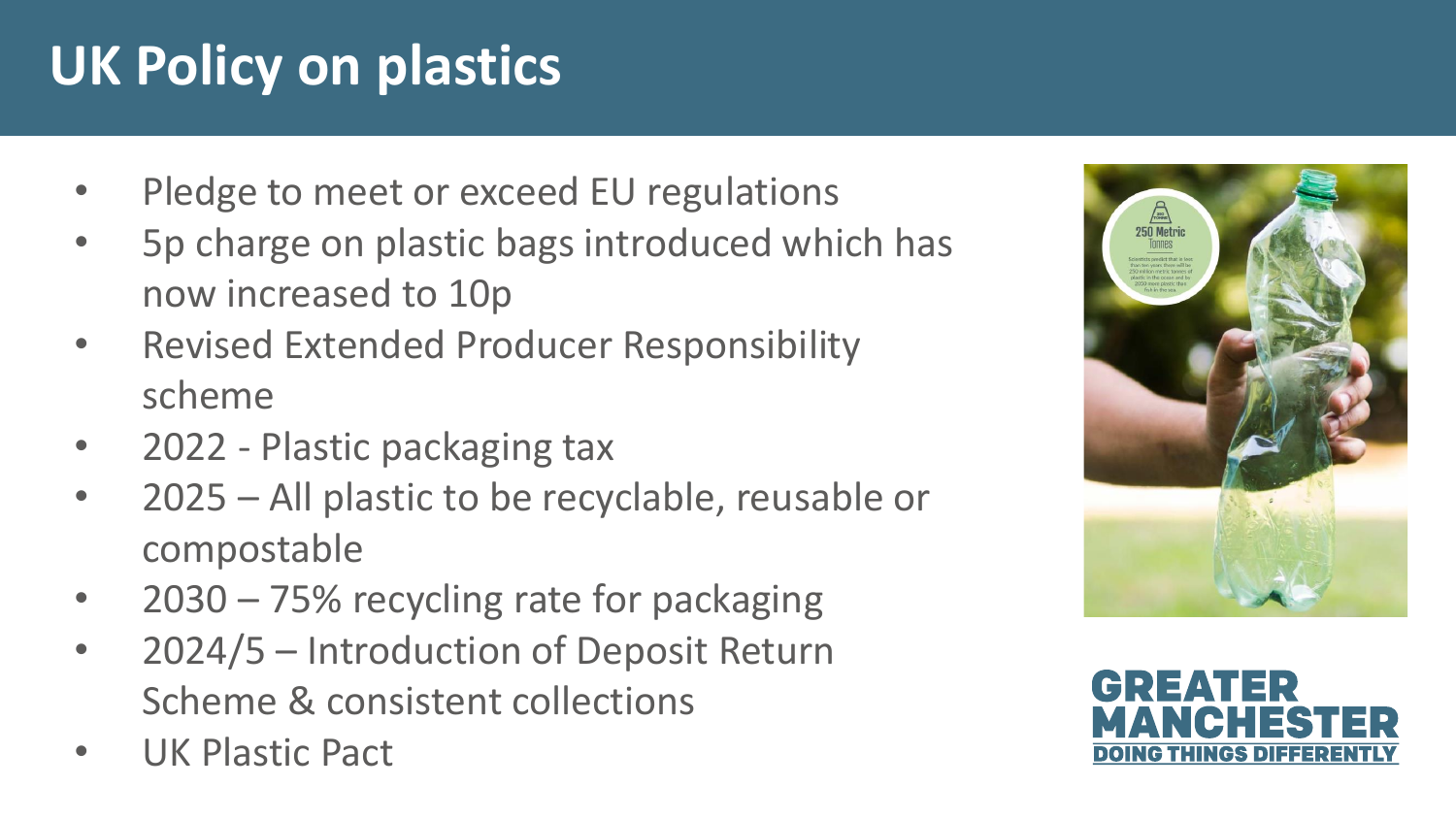## **GM action on plastics**

- Plastic Free GM Campaign
- Public Sector Plastic Pact
- Education Plastic Pledge
- New initiatives to reduce Single Used Plastics (SUP)
- Innovation & research to inform policy moving to a Circular Economy

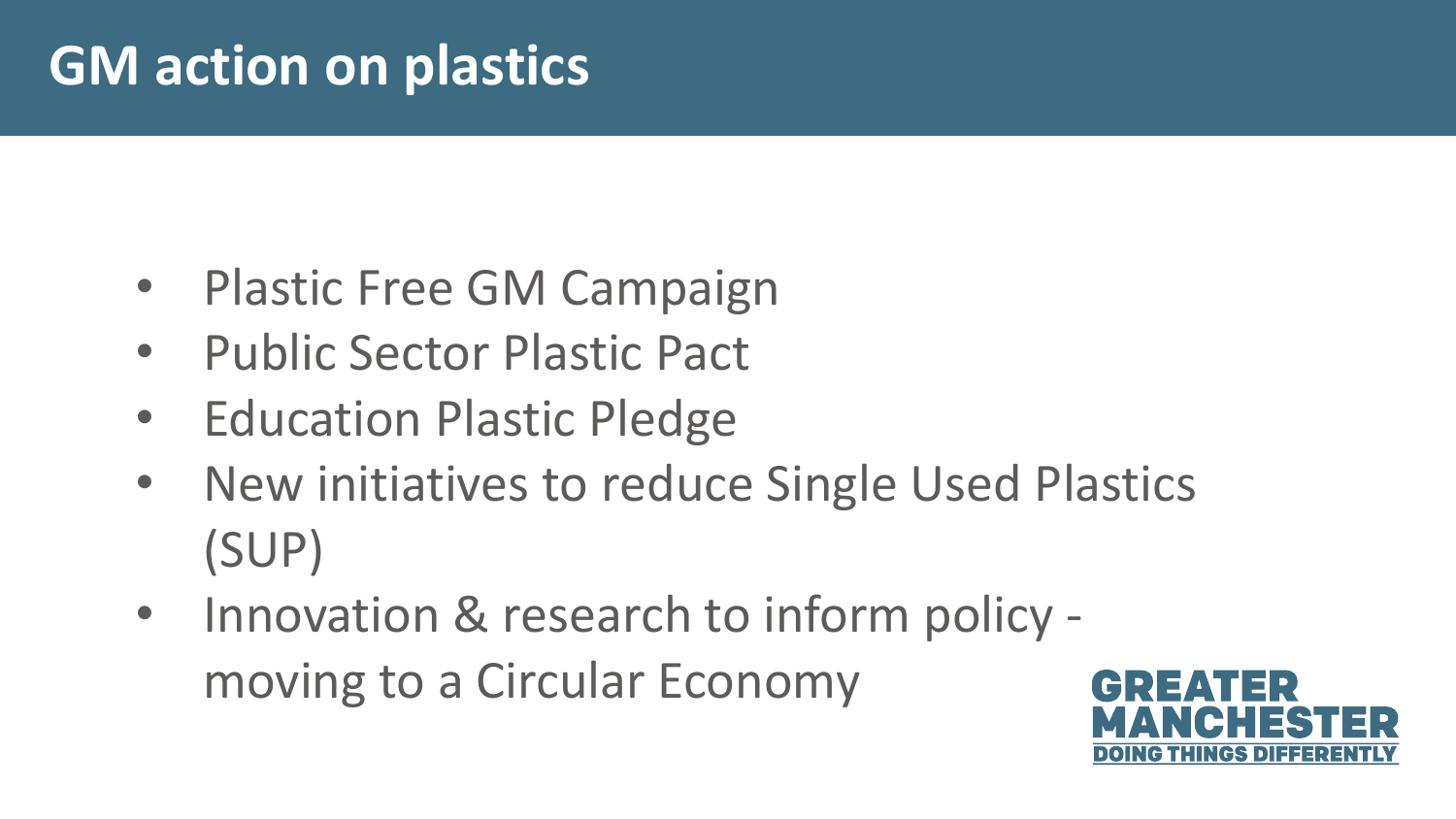## **#PlasticFreeGM**

#### **Be part of a positive change**

Reducing the impact of avoidable single-use plastics in Greater Manchester in the Tourism and Hospitality industry



www.plasticfreegm.com | #plasticfreegm | www.gmgreencity.com | @gmgreencity | greencity@greatermanchester-ca.gov.uk

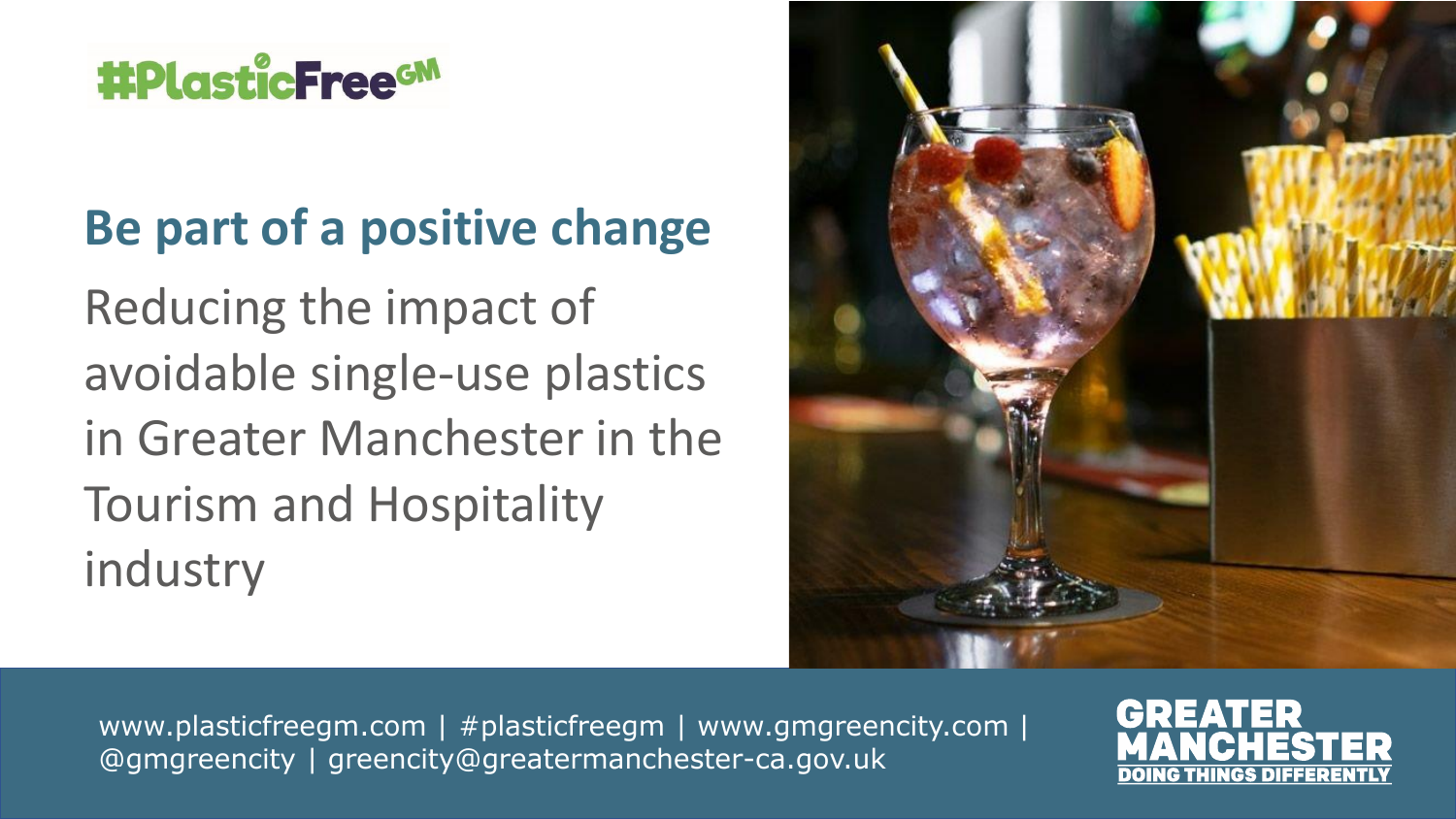## #PlasticFree<sup>GM</sup>

- Blue planet effect
- Follows the waste hierarchy
- Works in partnership
- Advice, guidance and support website, fact sheets, 8 step-guide, purchasing power
- Where are we now?

www.plasticfreegm.com | #plasticfreegm | www.gmgreencity.com | @gmgreencity | greencity@greatermanchester-ca.gov.uk

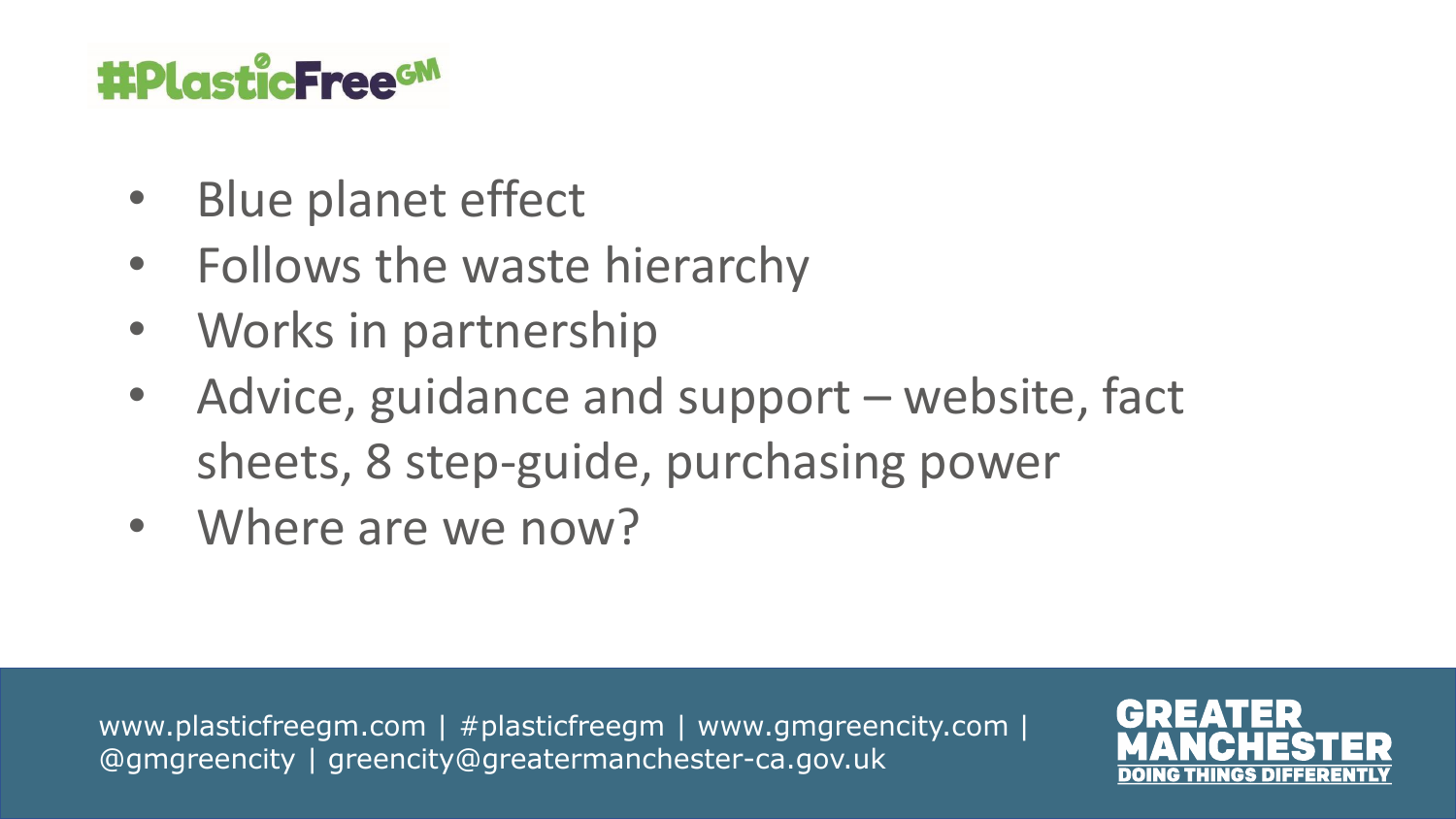#### **Roadmap**

Objective 1: Identify quick wins to reduce avoidable SUPs through waste prevention and reuse models

Objective 3: Support the development of a common approach to sustainable procurement

Objective 2: Identify additional SUPs than can be removed, reduced or replaced with sustainable alternatives

Objective 4: Deliver initiatives to change behaviour and reduce consumption of SUPs

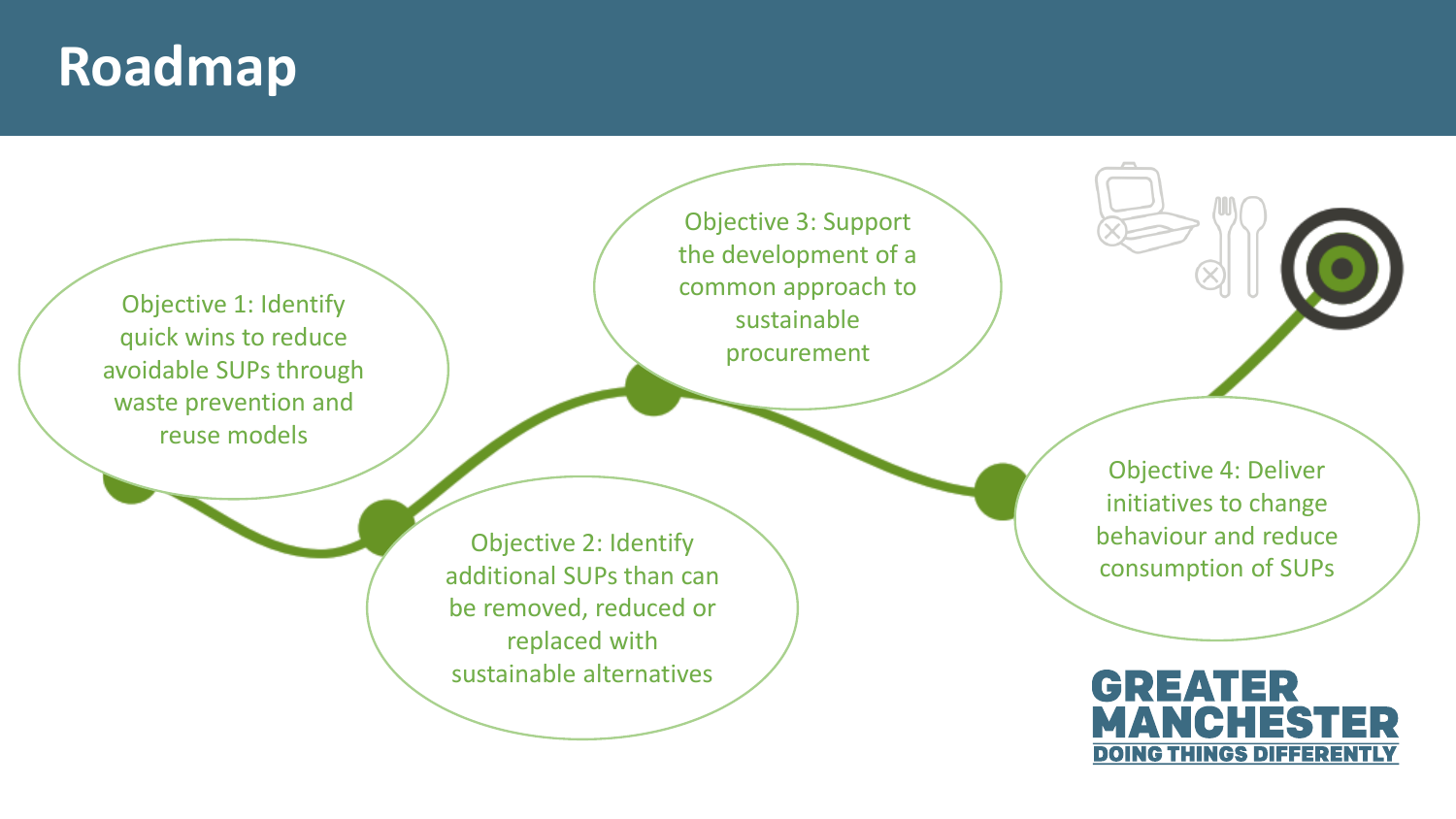#### **New Initiatives introduced by the GMCA**

**GM Plastic Pact**  Pledge to eradicate the use of avoidable single-use plastics from the public sector in Greater Manchester by 2024